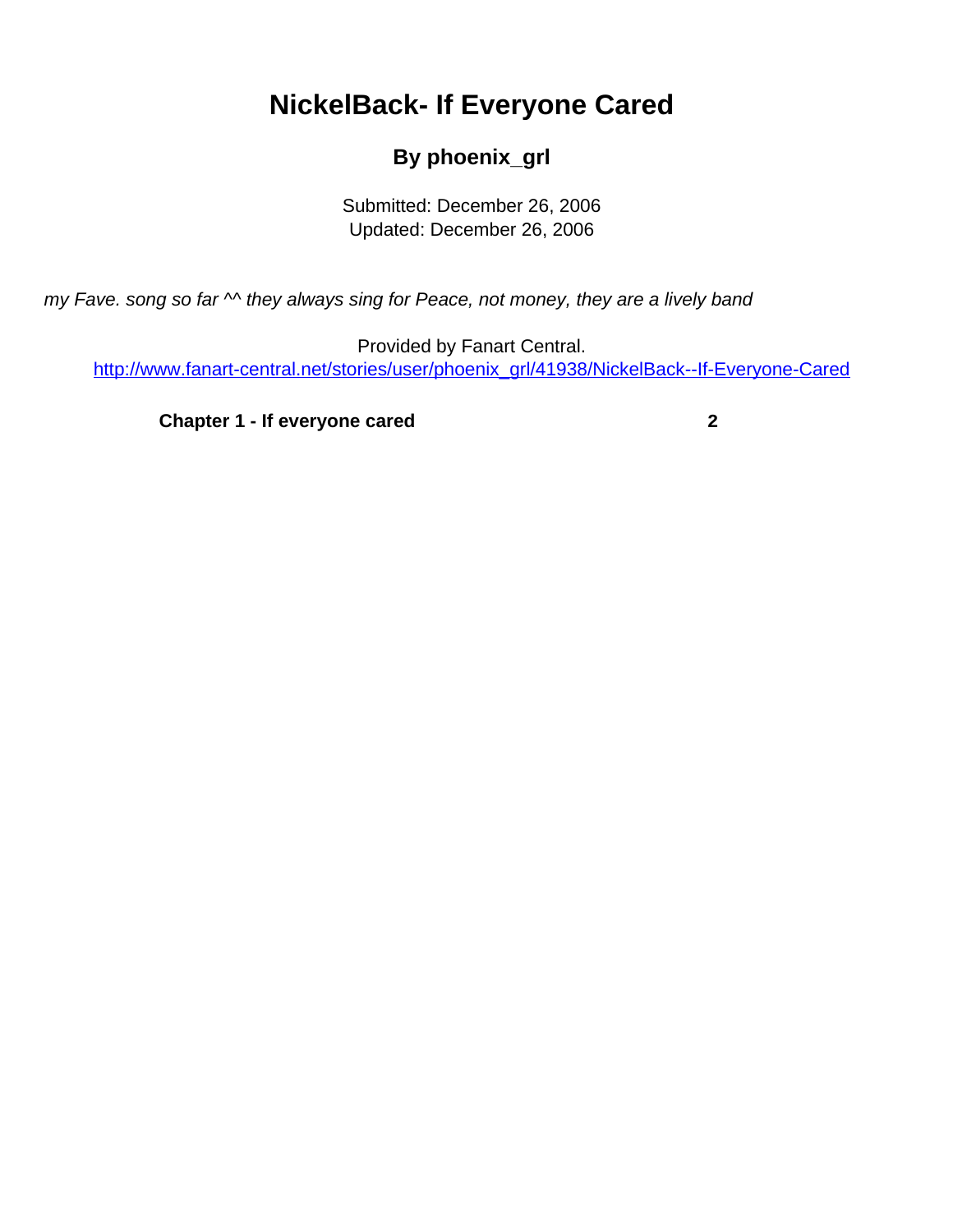## **1 - If everyone cared**

#### <span id="page-1-0"></span>IF EVERYONE CARED BY: NICKELBACK

From underneath the trees, we watch the sky

confusing stars, for satilites

i never dreamed that youd be mine,

but here we are, were here tonight

Singing Amen i, im alive (im alive)

singing AMEN i, im alive

#### [CHORUS]

If everyone cared and nobody cried

If everyone Loved and nobody lied

if everyone shared and swallowed their pride

the wed see the day, when nobody died

and im signing

amen i, im alive

amen i, amen i, amen i, im alive

And in the ar the fire flies

our only lite in paridise

well show the world that they were wrong

and teach them to sing along

singing amen i, im alive (im alive)

singing amen i, im alive